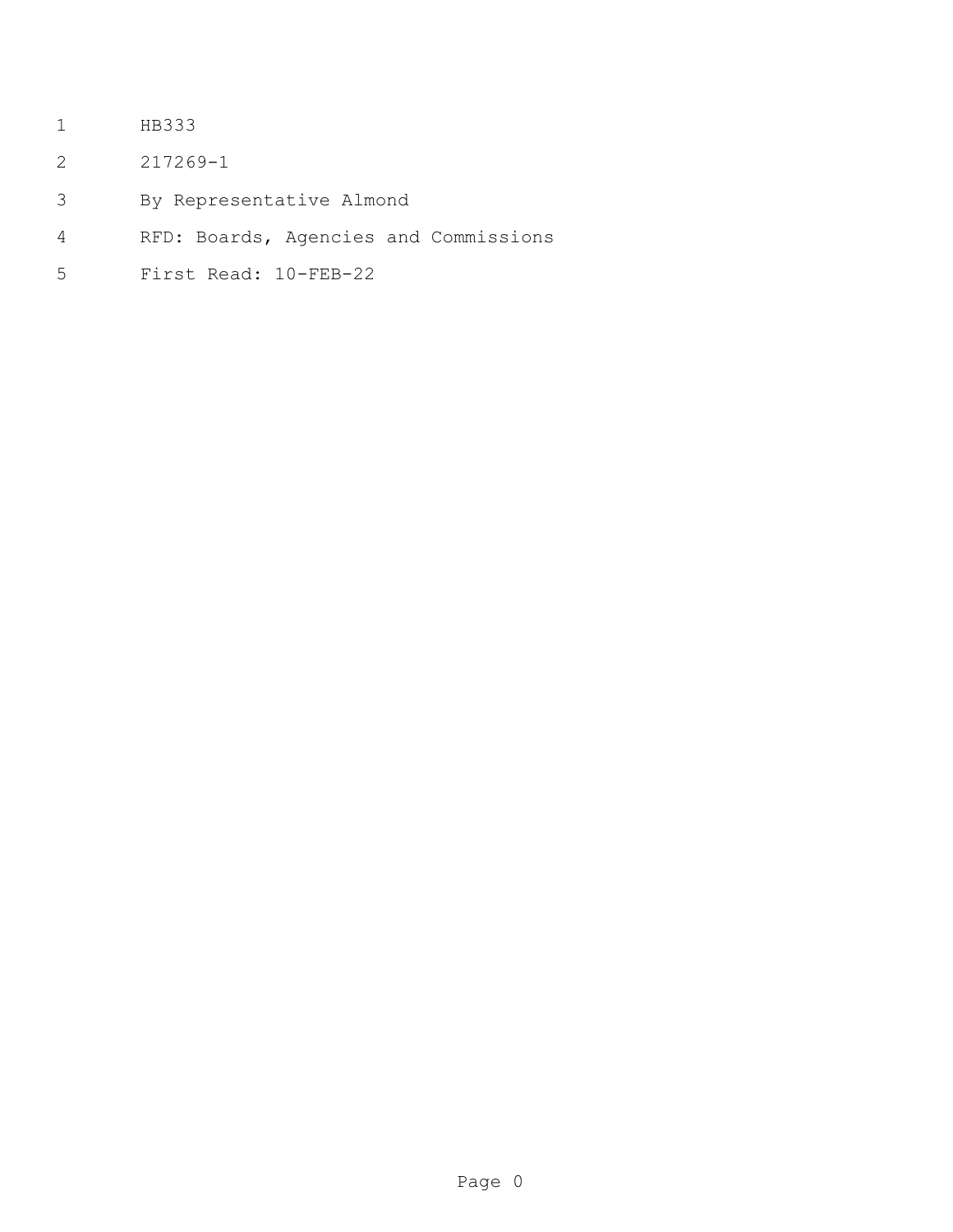| 1  | 217269-1:n:02/09/2022:HB/ma LSA2022-526                      |
|----|--------------------------------------------------------------|
| 2  |                                                              |
| 3  |                                                              |
| 4  |                                                              |
| 5  |                                                              |
| 6  |                                                              |
| 7  |                                                              |
| 8  | This bill would add two members to the<br>SYNOPSIS:          |
| 9  | Alabama Justice Information Commission.                      |
| 10 |                                                              |
| 11 | A BILL                                                       |
| 12 | TO BE ENTITLED                                               |
| 13 | AN ACT                                                       |
| 14 |                                                              |
| 15 | Relating to the Alabama Justice Information                  |
| 16 | Commission; to amend Section 41-9-592, Code of Alabama 1975, |
| 17 | to further provide for the membership of the commission.     |
| 18 | BE IT ENACTED BY THE LEGISLATURE OF ALABAMA:                 |
| 19 | Section 1. Section 41-9-592, Code of Alabama 1975,           |
| 20 | is amended to read as follows:                               |
| 21 | $\sqrt{941-9-592}$ .                                         |
| 22 | "(a) The commission shall be composed of two                 |
| 23 | sections.                                                    |
| 24 | "(b) The voting section shall include all of the             |
| 25 | following:                                                   |
| 26 | "(1) The Secretary of the Alabama State Law                  |
| 27 | Enforcement Agency.                                          |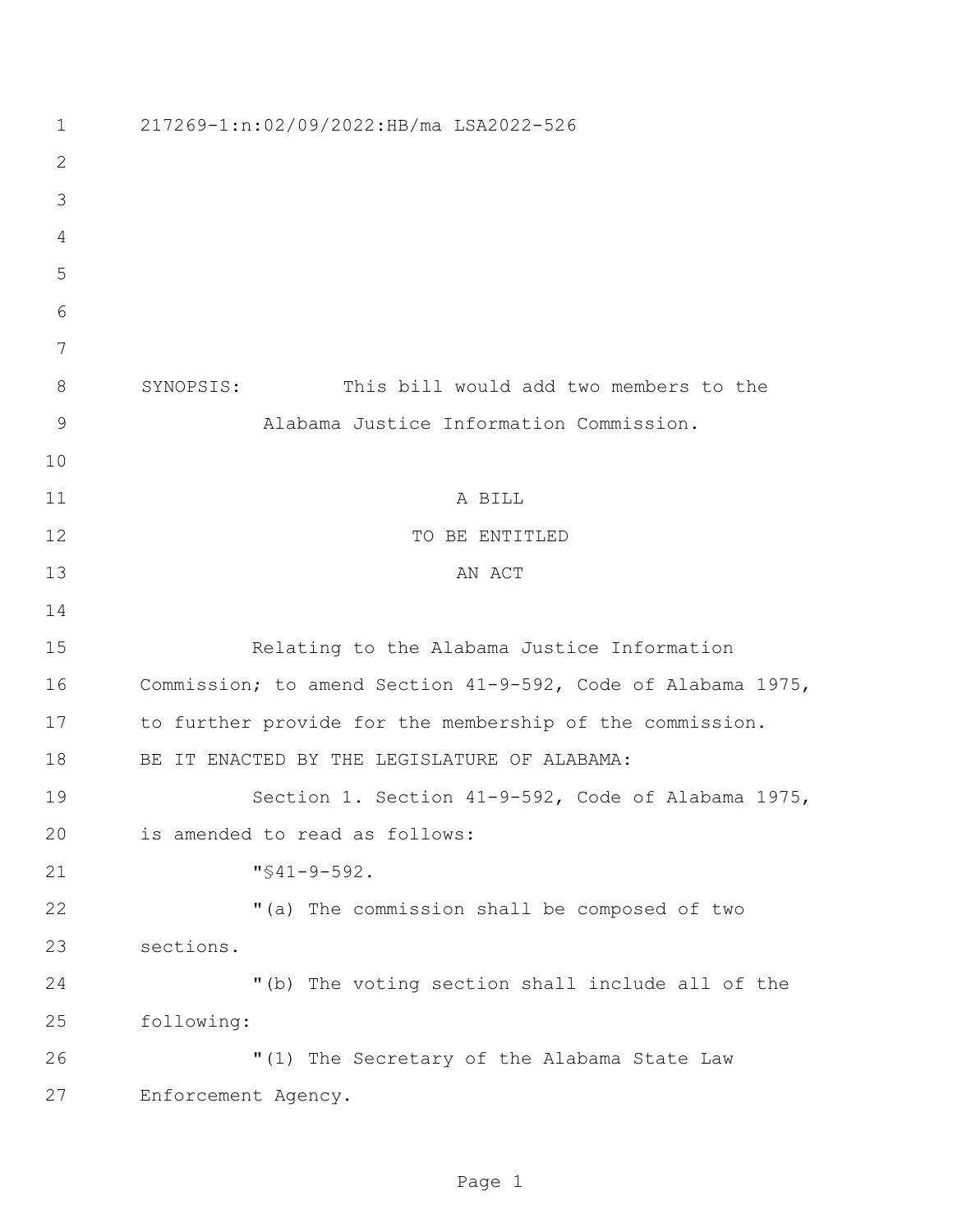$(2)$  The Attorney General. 2 "(3) The Chair of the Board of Pardons and Paroles. "(4) The Commissioner of the Department of Corrections. "(5) The President of the Alabama Sheriffs Association. "(6) The President of the Alabama Association of Chiefs of Police. 9 "(7) The Director of the Law Enforcement and Traffic Safety Division within the Alabama Department of Economic and Community Affairs. "(8) The President of the Alabama District Attorneys Association. "(9) The President of the Alabama Circuit Clerks' Association. "(10) The Chief Justice of the Alabama Supreme Court. "(11) The President of the Alabama District Judges' Association. "(12) The President of the Alabama Circuit Judges' Association. "(13) The Alabama Secretary of Information Technology. "(14) The President of the Alabama Probate Judges Association. "(15) The President of the Alabama Municipal Court Judges Association.